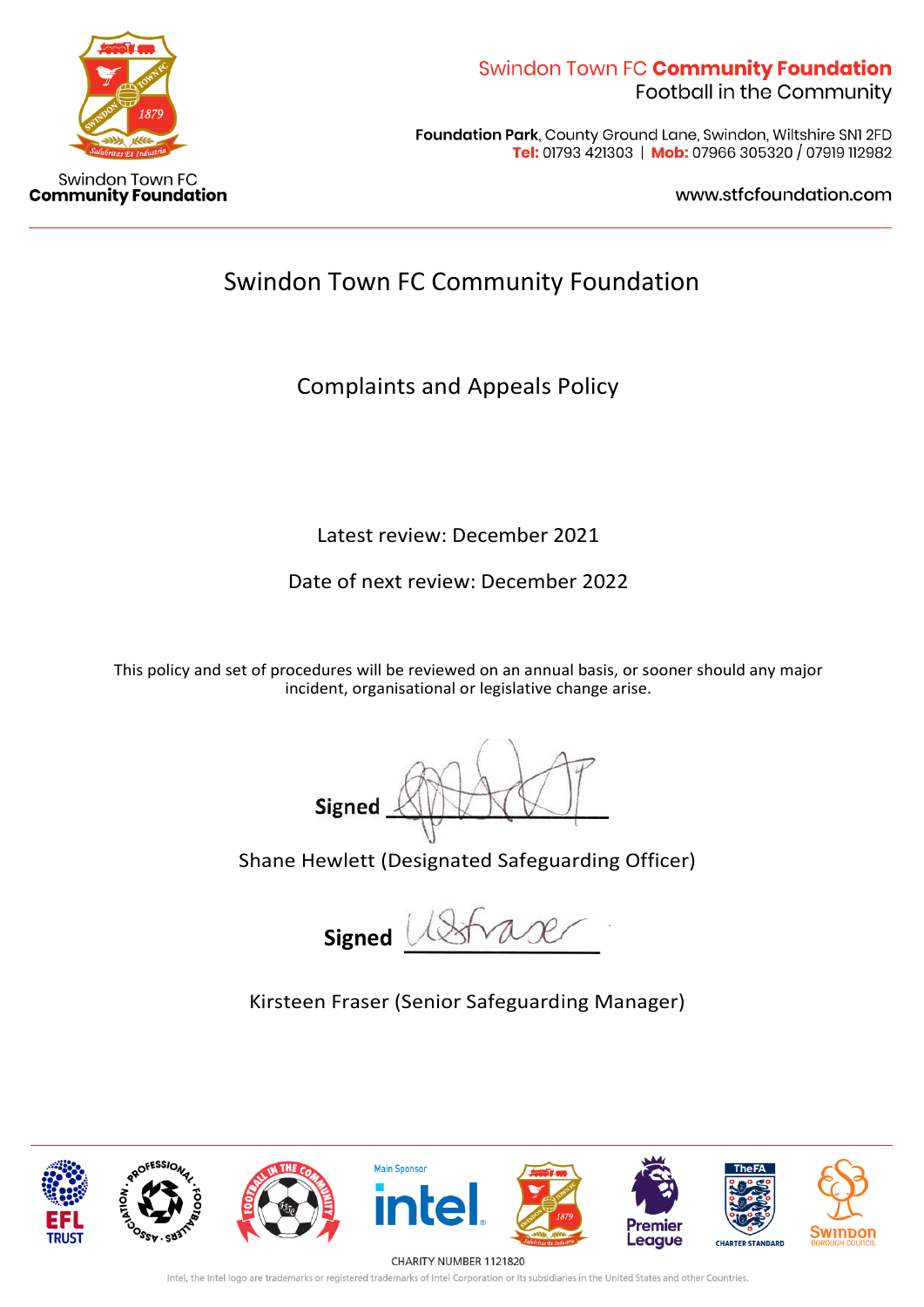

Foundation Park, County Ground Lane, Swindon, Wiltshire SN1 2FD<br>Tel: 01793 421303 | Mob: 07966 305320 / 07919 112982

www.stfcfoundation.com

#### **Contents**

| 1. | Swindon Town FC Community Foundation Complaints Policy and Procedure |
|----|----------------------------------------------------------------------|
| 2. | Our Ethos                                                            |
| 3. | <b>Comments and Suggestions</b>                                      |
| 4. | Safeguarding                                                         |
| 5. | <b>Your Personal Information</b>                                     |
| 6. | Our Standards                                                        |
| 7. | How to Make a Complaint                                              |
| 8. | Swindon Town FC Community Foundation Confidential Complaints Form    |
| 9. | Equality, Diversity and Inclusion                                    |



Intel, the Intel logo are trademarks or registered trademarks of Intel Corporation or its subsidiaries in the United States and other Countries.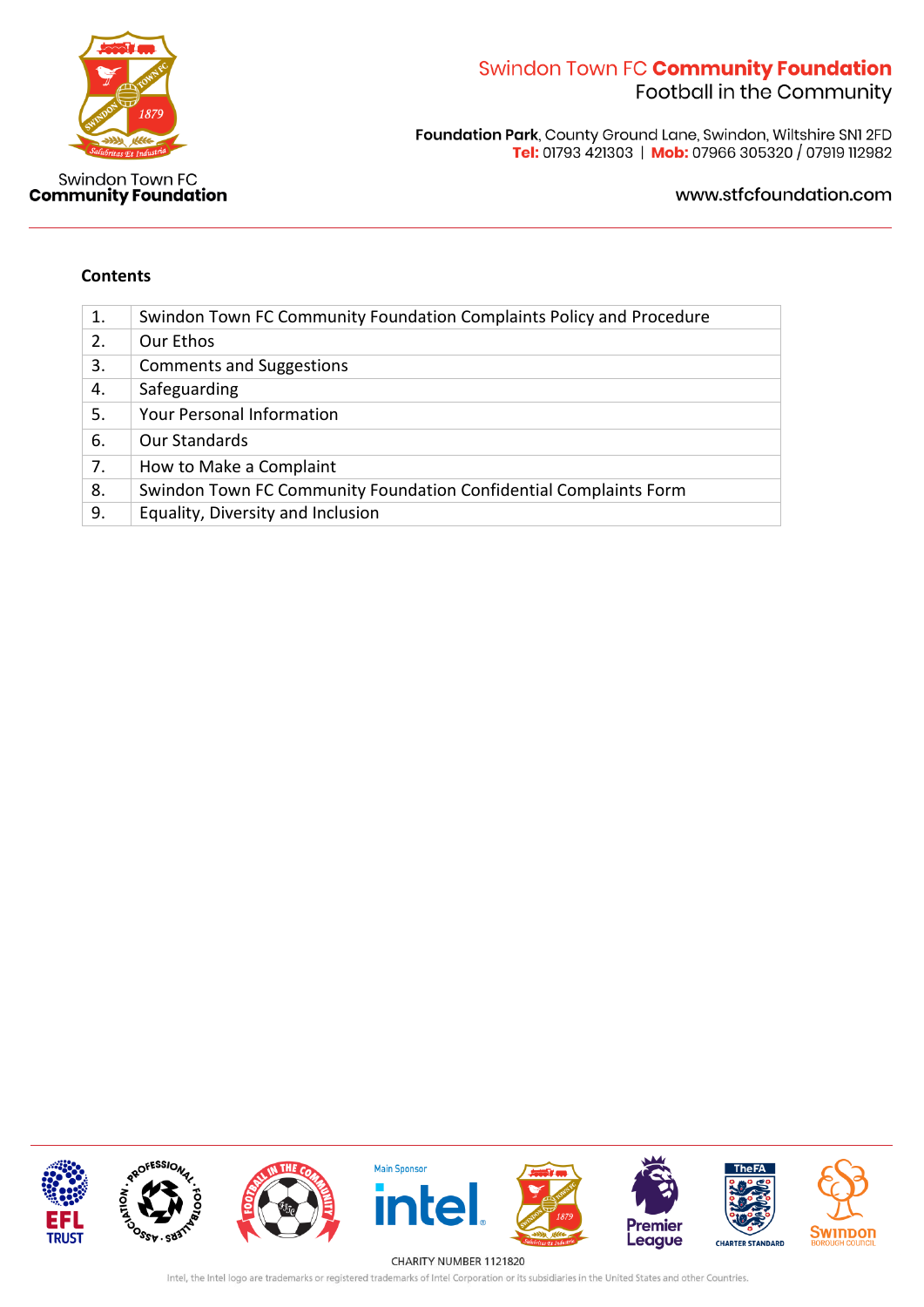

**Foundation Park, County Ground Lane, Swindon, Wiltshire SNI 2FD** Tel: 01793 421303 | Mob: 07966 305320 / 07919 112982

www.stfcfoundation.com

### **1. Swindon Town FC Community Foundation Complaints Policy and Procedure**

Swindon Town FC Community Foundation recognises the right of children, young people (under 18s), their parents or carers, and adults at risk, to have access to a complaint's procedure.

The Foundation seeks to provide a work environment in which all employees are treated with respect and dignity and that is free from harassment and bullying based upon age disability gender reassignment race, religion, sex or sexual orientation.

Employees have a duty to cooperate with the Foundation to make sure that this policy is effective in preventing harassment or bullying. The Foundation will ensure that all complaints are taken seriously and dealt with swiftly and in confidence.

### **2. Our Ethos**

At Swindon Town FC Community Foundation, we aim to do things well. One of the ways in which we can achieve this is by listening to and responding to the views and suggestions of children, parents, adults at risk, schools, and partner organisations – the voice of our stakeholders.

If you are not happy with something we do, or anything that happens to children taking part in our activities, or anything that is child-related or related to adults at risk, please let us know immediately.

Most complaints can be resolved at the time of the initial problem – please take prompt action.

### **3. Comments and Suggestions**

As well as learning from your complaints, we are also interested in other ideas you may have on how we might do things better.

We would also like you to tell us when we do things well. You can make your comments by speaking to any members of our staff, by telephone, in writing or you can e-mail us.

We will use your comments to help improve the way we do things.



CHARITY NUMBER 1121820 Intel, the Intel logo are trademarks or registered trademarks of Intel Corporation or its subsidiaries in the United States and other Countries.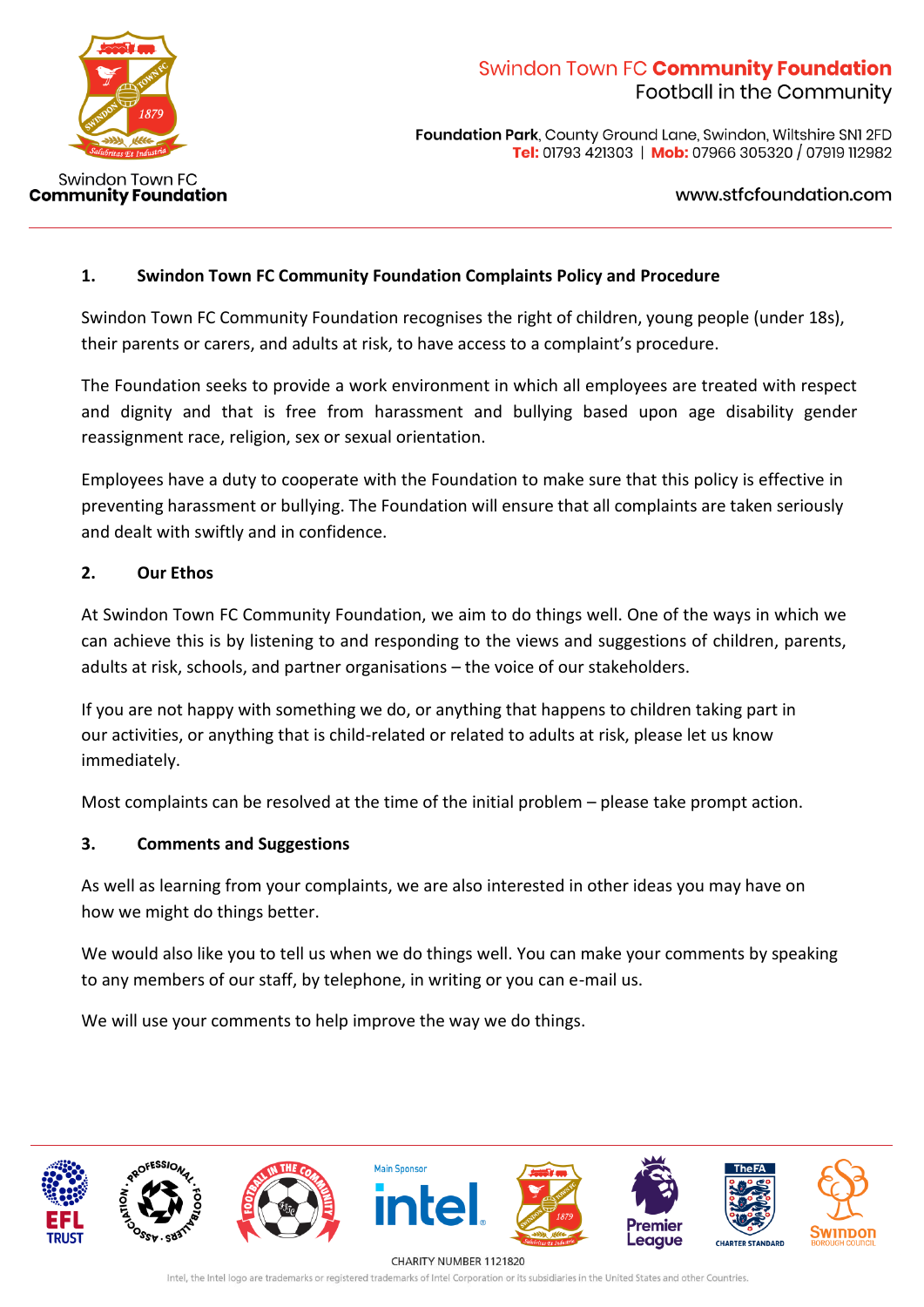

**Foundation Park, County Ground Lane, Swindon, Wiltshire SNI 2FD** Tel: 01793 421303 | Mob: 07966 305320 / 07919 112982

www.stfcfoundation.com

### **4. Safeguarding**

Complaints regarding poor practice in children's activities or relating to children (under 18s) or adults at risk relating to any form of discrimination or abuse will be shared with the Safeguarding manager *(see below).*

Children and adults at risk have the right to enjoy activities in a safe and enjoyable environment, free from harm – this is our commitment to children, parents and adults at risk. We encourage parents, children, and adults at risk, to support each other as part of our trust ethos. Any behavior that undermines these principles is not acceptable.

Any conduct by a participant that is perceived as offensive, bullying or discriminatory, or has caused harm to a child, should be reported to us immediately. We take these incidents seriously and give them our attention as a priority. It is imperative that we take prompt action and investigate the incident.

We also encourage anyone, is staff, volunteers or family members who observes such incidents to contact us.

### **5. Your Personal Information:**

If you use our complaints procedure, you are agreeing that we can use the personal information you send us for purposes connected with your complaint. This will be stored on the 'My concern' Club platform

### **6. Our Standards**:

Swindon Town FC Community Foundation aims to handle all complaints fairly and honestly – and with discretion - regardless of who makes a complaint. The Foundation will not show bias to any individual or group

- We treat all complaints seriously and without prejudice.
- You will be treated with courtesy and fairness at all times, and we ask that you do the same.
- We will treat your complaint with confidentiality and sensitivity within the organisation.
- We will deal with your complaint promptly and will endeavour to resolve at the lowest or most appropriate level in order to achieve this.



CHARITY NUMBER 1121820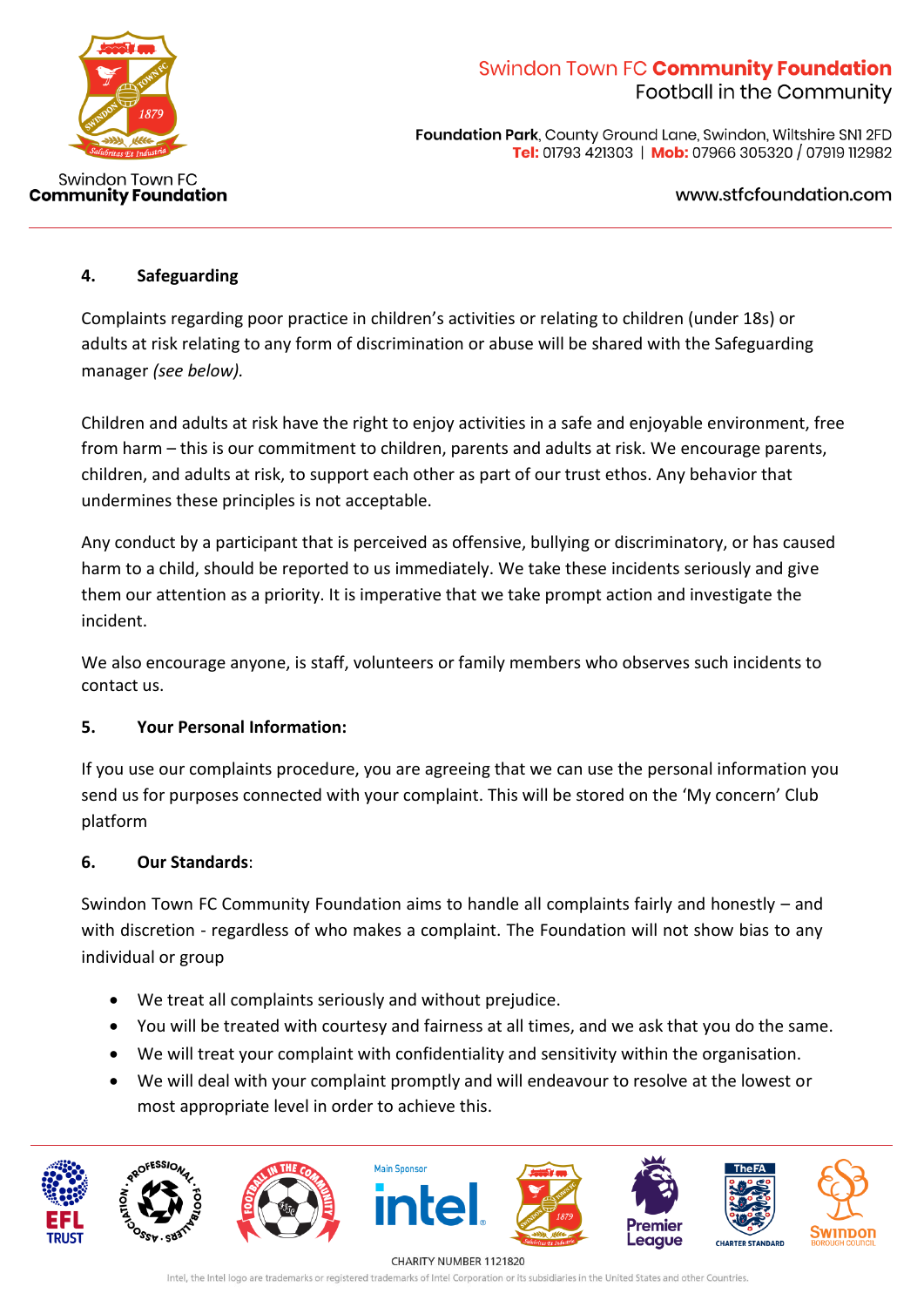

**Foundation Park, County Ground Lane, Swindon, Wiltshire SNI 2FD** Tel: 01793 421303 | Mob: 07966 305320 / 07919 112982

www.stfcfoundation.com

### **7. How to Make a Complaint STEP 1:**

Most complaints can be resolved promptly at the time of the initial problem. You can make a complaint about any area of our work. In the first instance, take prompt action:

Talk directly with the Assistant Head of Foundation about your concerns (Community Foundation Department: 01793 421303 or shane@stfcfoundation.com)

Be clear about the problem and be as calm as you can about it. If the Assistant Head of Foundation is unable to resolve your complaint, it may be referred to the next level, i.e., Head of Foundation. You may need to provide your personal details so that we can get back to you or follow up.

### **STEP 2**:

If you are not satisfied – you have the right to make a formal complaint If you are not happy with the explanation you receive, our action to address the issue or feel that you cannot talk about it, then make your complaint in writing within ten working days of the incident. Please be clear about the problem and how you feel it should be resolved. Please mark it 'Confidential' and send to:

Shane Hewlett, Swindon Town FC Community Foundation, Foundation Park, County Ground Lane, Swindon, SN1 2FD Or send an email, and mark your email 'complaint' for priority attention, to: [shane@stfcfoundation.com](mailto:shane@stfcfoundation.com)

What we need to know:

- Your name and contact details, such as address, email and phone number.
- Details of the activity: what, when and where the incident took place. Any witness statements and names, including contact details.
- Names of any others who have been treated in a similar way or subject to a similar experience.
- Details of any former complaints made about the incident: date, and to who made
- A preference for a solution to the incident. What we will do:
- We will deal with your complaint as quickly as we can.



CHARITY NUMBER 1121820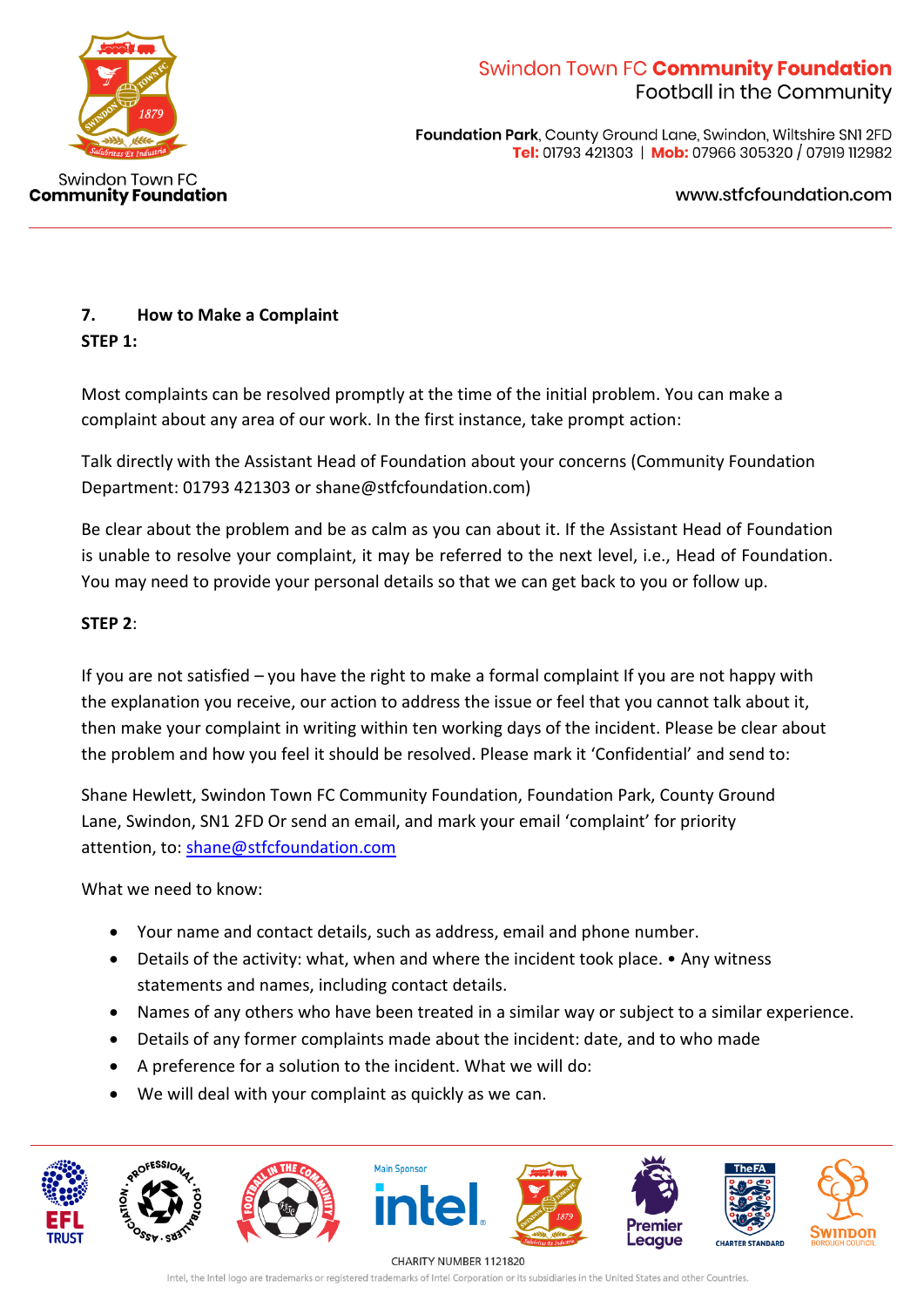

**Foundation Park, County Ground Lane, Swindon, Wiltshire SNI 2FD** Tel: 01793 421303 | Mob: 07966 305320 / 07919 112982

www.stfcfoundation.com

- We will acknowledge receipt of your complaint within five working days,
- We will aim to send a full reply within ten working days of receipt.

If we are unable to respond quickly, for example, because we are carrying out an investigation, we will tell you when you can expect a full reply.

If we require further information or clarification, we will contact you – so please give contact details and co-operate with our requests for information.

If we have done something wrong or made a mistake, we will apologise. We will tell you what went wrong and how we are putting it right. If you are not happy with the outcome, then you have the right of appeal – see below.

### **STEP 3:**

If you have followed the above steps and you remain dissatisfied with the outcome, you may wish to appeal. To do so, contact the Swindon Town FC Community Foundation Senior Safeguarding Manager, Kirsteen Fraser:

### [kirsteen@stfcfoundation.com](mailto:kirsteen@stfcfoundation.com)

Please do this within 10 working days of our response. You need to outline the complaint and stages reached so far and the reasons why you are dissatisfied. Your appeal will be investigated by a club official who has not been previously involved in the complaint process and you will receive written notification of the outcome within 10 working days

### **STEP 4:**

If you want to take the matter further If you feel the matter is still not resolved, you can refer your complaint to the FA and EFL Trust



CHARITY NUMBER 1121820 Intel, the Intel logo are trademarks or registered trademarks of Intel Corporation or its subsidiaries in the United States and other Countries.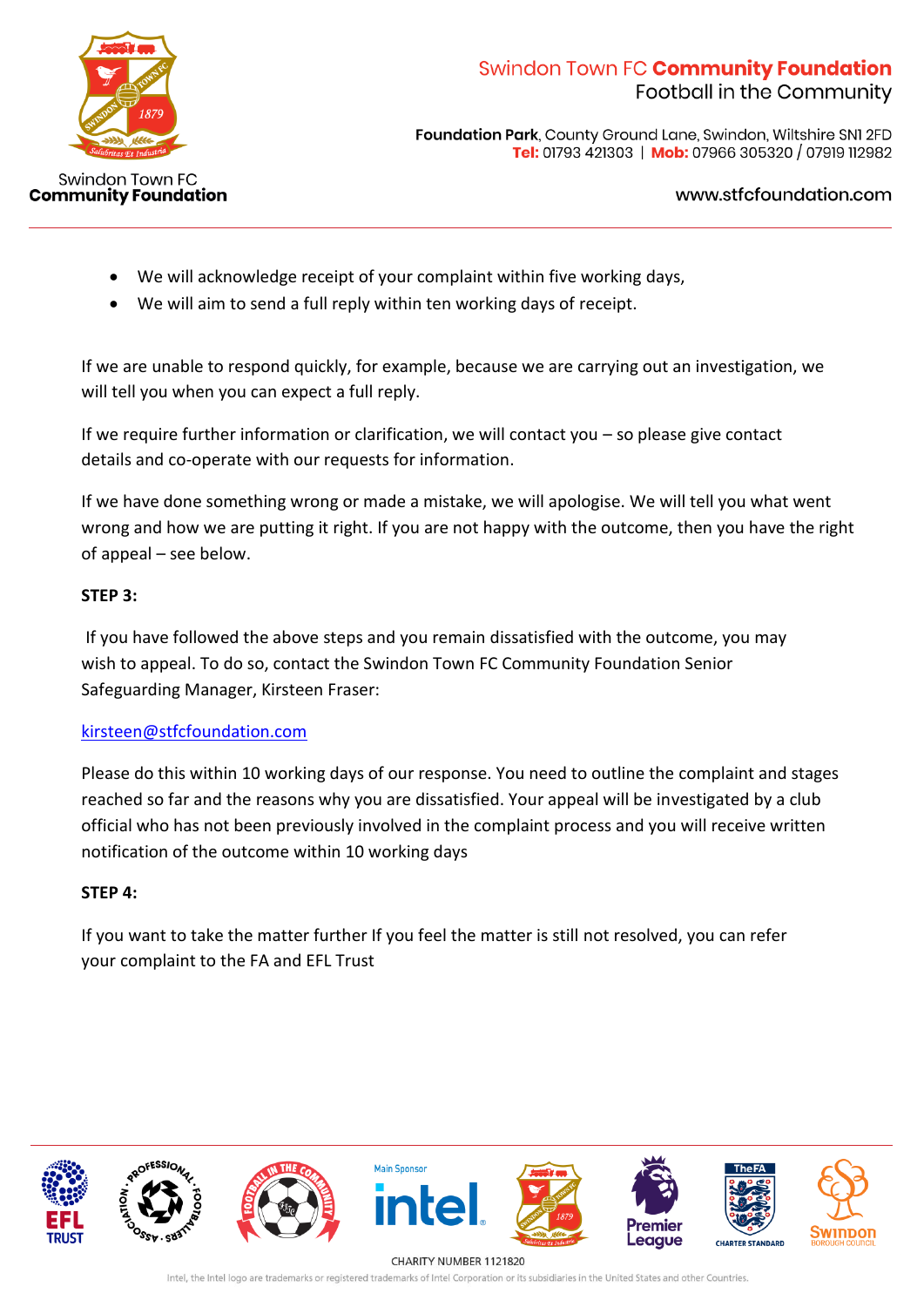

Foundation Park, County Ground Lane, Swindon, Wiltshire SNI 2FD Tel: 01793 421303 | Mob: 07966 305320 / 07919 112982

#### www.stfcfoundation.com

### **8. Swindon Town FC Community Foundation Confidential Complaint Form ( This information will be transferred onto our safeguarding and incident reporting form 'My Concern'**

| Your Name and Contact Information:                                                                                                                                              |                           |  |  |
|---------------------------------------------------------------------------------------------------------------------------------------------------------------------------------|---------------------------|--|--|
| Name___                                                                                                                                                                         |                           |  |  |
| Address:                                                                                                                                                                        |                           |  |  |
|                                                                                                                                                                                 |                           |  |  |
| <u> 1989 - Johann Barn, mars ann an t-Amhain ann an t-Amhain an t-Amhain an t-Amhain an t-Amhain an t-Amhain an t-</u><br>Email:                                                |                           |  |  |
| Nature of Complaint: Continue overleaf or onto another sheet if necessary and attach to this form. What has happened? If this has built up over time, please give full history: |                           |  |  |
|                                                                                                                                                                                 |                           |  |  |
|                                                                                                                                                                                 |                           |  |  |
|                                                                                                                                                                                 |                           |  |  |
|                                                                                                                                                                                 |                           |  |  |
| Where did it happen?<br>What was said or done by whom?:                                                                                                                         |                           |  |  |
| Witness(es) (Please give name(s) and contact details):                                                                                                                          |                           |  |  |
|                                                                                                                                                                                 |                           |  |  |
|                                                                                                                                                                                 |                           |  |  |
| Do you know or are you aware of any others who have been treated in a similar way or have been subject to a similar experience?:                                                |                           |  |  |
|                                                                                                                                                                                 |                           |  |  |
| Has a complaint been made before about this? Please give date and to whom made:                                                                                                 |                           |  |  |
|                                                                                                                                                                                 |                           |  |  |
| What would be your ideal resolution?                                                                                                                                            |                           |  |  |
|                                                                                                                                                                                 |                           |  |  |
|                                                                                                                                                                                 |                           |  |  |
|                                                                                                                                                                                 |                           |  |  |
|                                                                                                                                                                                 |                           |  |  |
|                                                                                                                                                                                 |                           |  |  |
|                                                                                                                                                                                 | $\mathbf{A}$ $\mathbf{A}$ |  |  |